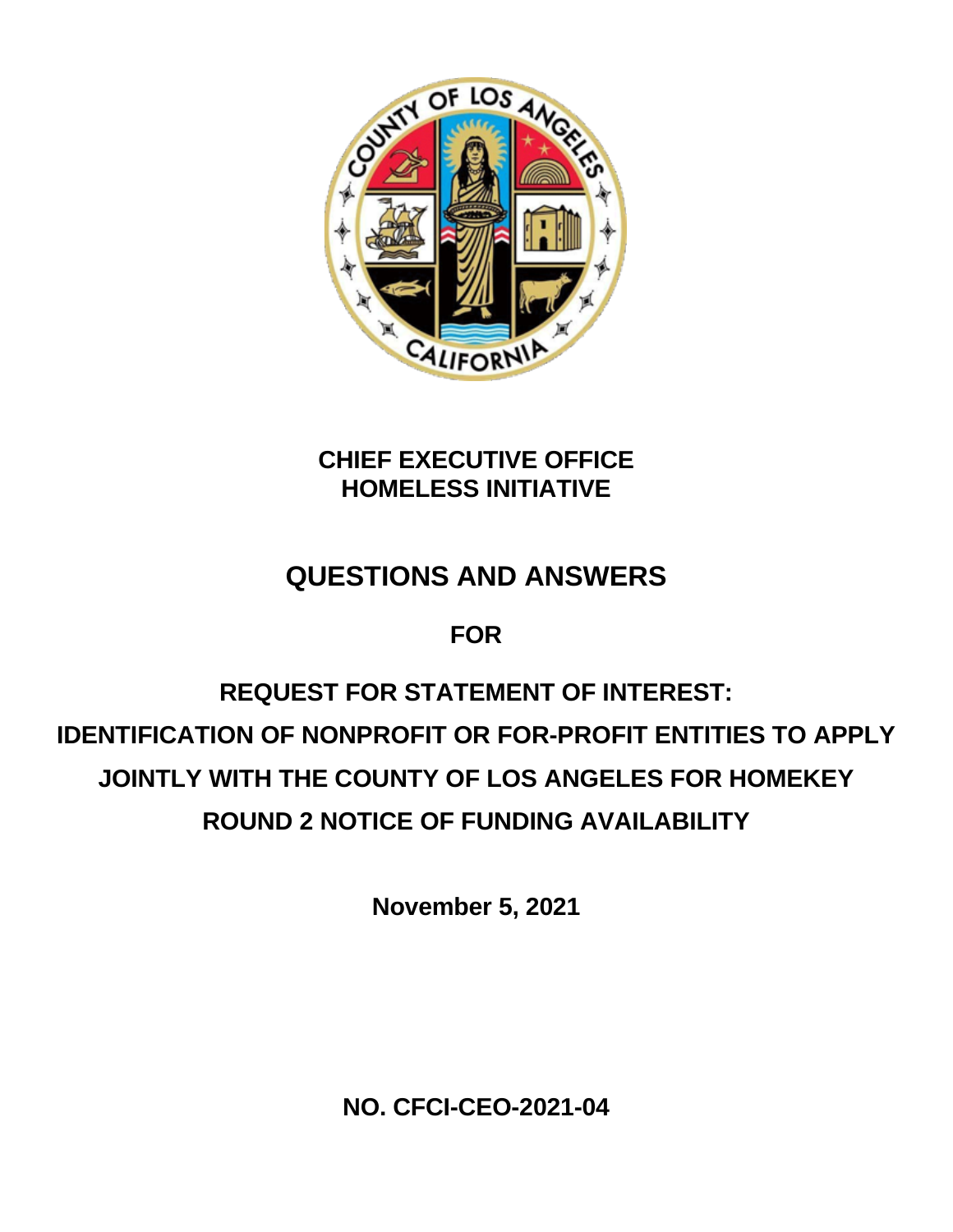### **QUESTIONS AND ANSWERS RFSI #CFCI-CEO-2021-04**

- **1. QUESTION:** Is this a bid for another PRK program titled Home Key round 2?
	- **RESPONSE:** Homekey Round 1 built on the success of Project Roomkey (PRK), which is a program that provided temporary housing for people experiencing homelessness who are vulnerable to serious illness or death if infected by Covid-19. Both Homekey Rounds 1 and 2 are separate programs from PRK. You may find more information about the Homekey Program in the link below:

[Background | Homekey \(ca.gov\)](https://homekey.hcd.ca.gov/content/background)

- **2. QUESTION:** What is the direct link to this bid?
	- **RESPONSE:** Visit [https://camisvr.co.la.ca.us/LACoBids/;](https://camisvr.co.la.ca.us/LACoBids/) Click 'Open Solicitations' link; and Type "CFCI-CEO-2021-04" in the search bar

Or click below for RFSI #CFCI-CEO-2021-04 document itself:

[https://homeless.lacounty.gov/wp-content/uploads/2021/10/RFSI\\_CFCI-CEO-](https://homeless.lacounty.gov/wp-content/uploads/2021/10/RFSI_CFCI-CEO-2021-04.pdf)[2021-04.pdf](https://homeless.lacounty.gov/wp-content/uploads/2021/10/RFSI_CFCI-CEO-2021-04.pdf)

- **3. QUESTION:** We have just reviewed the RFSI and think that our property management company may be able to help with some of this project. I wanted to know if we would be able to qualify for this. We manage several building, throughout Los Angeles County. Please let me know so I can proceed with submitting the Statement of Interest.
	- **RESPONSE:** Required respondent qualifications are included in the RFSI. The CEO welcomes responses from qualified entities.
- **4. QUESTION:** For permanent housing projects
	- a. Can we have SROs apply (bathroom down the hall) or do we need to convert to one-BR?
	- b. For our properties for which we are adding units, can we covenant only the new units if they are on the same parcel? In other words, what if we want to do mixed use?
	- c. Can we apply for funding for the existing hotels that were already acquired with Homekey 1 (eg. For PSH conversion)?

#### **RESPONSE:**

- a. SROs are considered eligible units.
- b. All Interim Housing, Transitional Housing, and Congregate Shelter projects must be encumbered with a 15-year covenant. All Permanent Housing Projects must be encumbered with a 55-year covenant. Mixed use developments will be considered.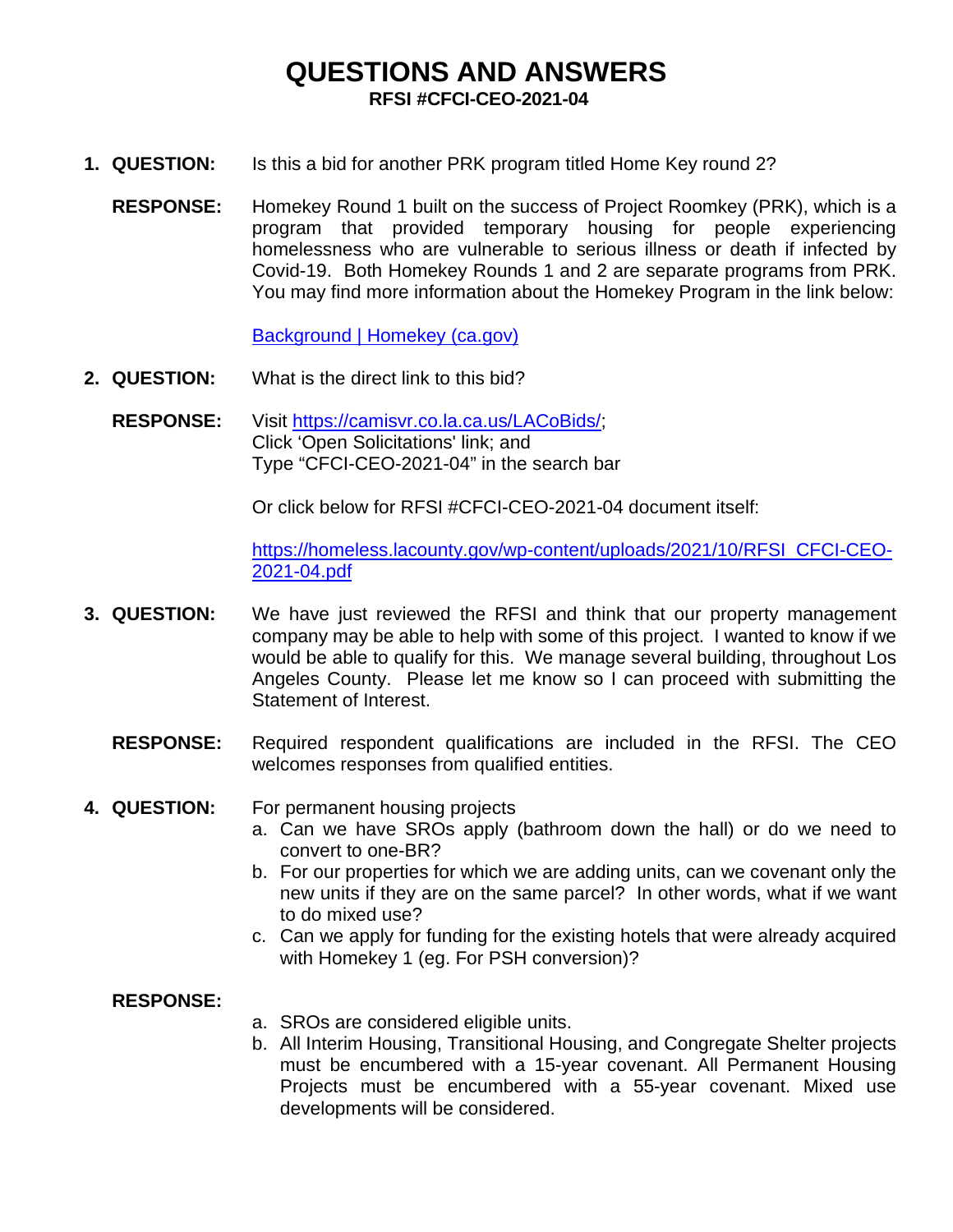- c. Existing Homekey Assisted Units, previously awarded under the first round of Homekey funding, are ineligible for funding under the Homekey Round 2 NOFA.
- **5. QUESTION:** For transitional housing projects:
	- a. Do shelters qualify?
	- b. Can we use houses with bedrooms? If so, do we count number of rooms or number of beds?

### **RESPONSE:**

- a. Interim housing, transitional housing and congregate shelters are eligible to apply for Homekey funding.
- b. Houses with bedrooms are eligible to apply for funding. A "door" at the time of acquisition would be considered a room or a unit, not the number of beds in a bedroom.

### **6. QUESTION:** Site control:

- a. What evidence is needed 11/12/21 vs 1/24/22?
- b. Has the county identified properties or can we identify properties or both?
	- c. Is ownership with the agency or joint with the county or what?

#### **RESPONSE:**

- a. No evidence of site control must be submitted with a respondent's application to this RFSI. However, it is welcome if a respondent already has site control at the time of submission to the County's RFSI. Evidence of site control at the time that the County and Co-applicants apply for funding from HCD is required. HCD's acceptable forms of site control include: 1) Fee title/leasehold interest; 2) Option agreement/sales contract; 3) Exclusive negotiating agreement; or 3) Letter of Intent.
- b. The CEO welcomes independently identified properties in a respondent's submission to this RFSI.
- c. Ownership by either the Eligible Applicant or Co-applicant is allowable by the state. The County is considered the Eligible Applicant and may apply for Homekey funding jointly with a nonprofit or for-profit corporation as coapplicants, as stated in this RFSI. Through this RFSI the County is seeking co-applicants who are interested in owning the properties, but a final determination regarding the ownership structure of properties acquired through a joint application with the County will be made after co-applicants have been selected.
- **7. QUESTION:** Is there someone to assist us in applying for this RFP?
	- **RESPONSE:** The CEO does not provide assistance in preparing responses to the RFSI. However, as described in the RFSI, selected co-applicants will have two consultations with the CEO to review questions about the Homekey application(s).
- **8. QUESTION:** Is the 300 square feet per unit gross square footage or interior space?

**RESPONSE:** 300 square feet of floor area.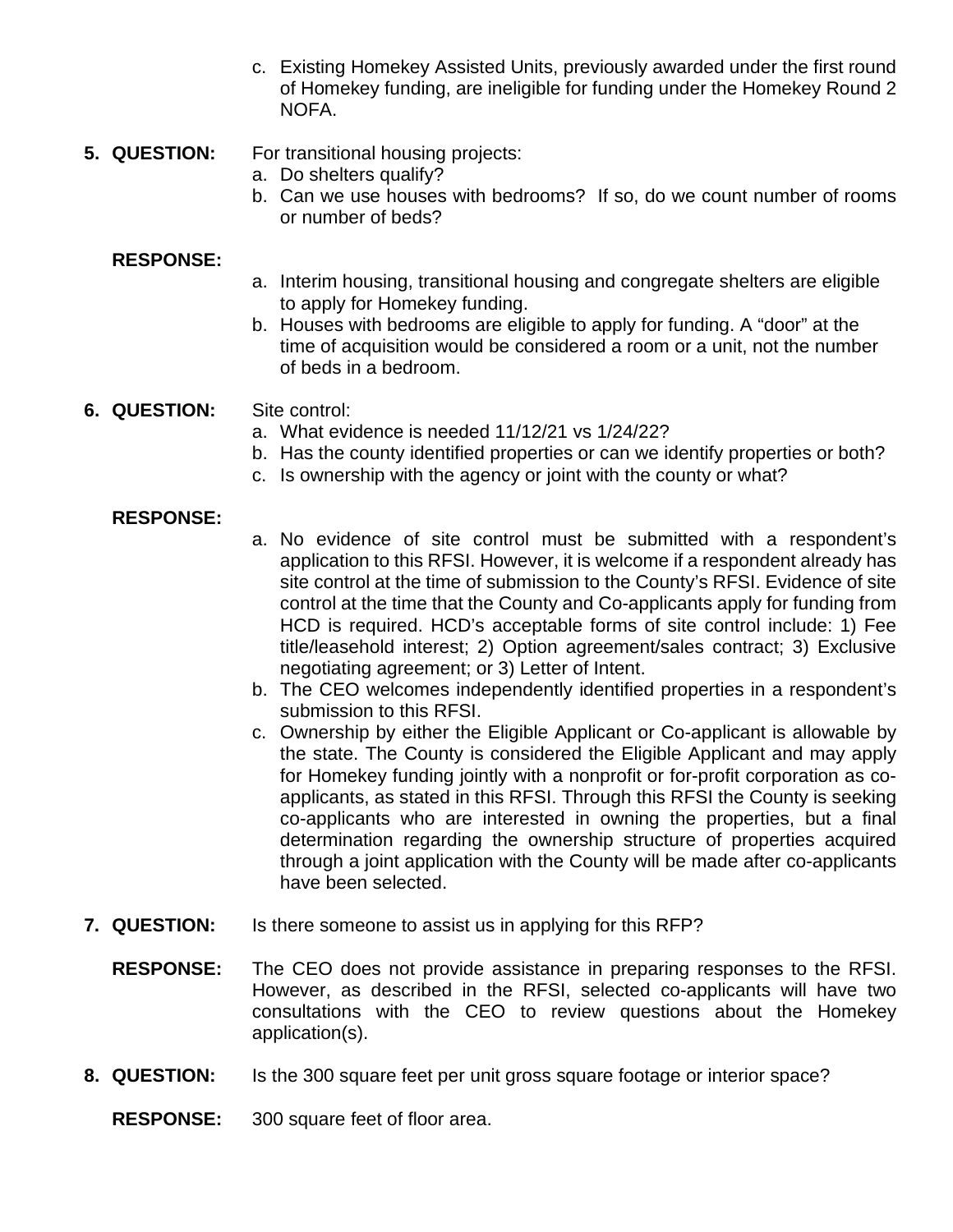- **9. QUESTION:** for a transitional project are you accepting a new construction project to be delivered in the timeframe that is stated in the NOFA
	- **RESPONSE:** Eligible projects include new construction, rehabilitation of existing residential units, and adaptive reuse of nonresidential structures. Please see Section 201 Eligible Uses and Section 202 Eligible Projects in the Homekey Program, Round 2 NOFA for a detailed list. All eligible projects, including transitional projects, must be delivered within the timeframe stated in the NOFA.
- **10.QUESTION:** Regarding the max # of units for each SPA for Family Interim and TAY interim, do those indicate the preferred # units per site or for the entire SPA?
	- **RESPONSE:** These numbers reflect the target number of units at each site. As they are preferred features, other unit counts will also be considered.
- **11.QUESTION:** Are properties in the City of Los Angeles eligible for submission to this RFP as well?
	- **RESPONSE:** The CEO welcomes properties in any area across all the County of Los Angeles, including sites within the City of Los Angeles.
- **12.QUESTION:** Does LACDA have specific sites/properties identified or is LACDA looking for respondents to propose sites/properties?
	- **RESPONSE:** Respondents may submit proposed sites in their applications. The CEO has released a list of property owners and brokers interested in working with potential co-applicants. It can be found at the following link:

https://homeless.lacounty.gov/wp-content/uploads/2021/11/Broker-and-Owner-List-for-Public-Distrib.pdf

- **13.QUESTION:** Can Homekey Round 1 owner operators apply for operating subsidy through this RFSI for conversion of Homekey Round 1 properties from interim housing to PSH?
	- **RESPONSE:** Existing Homekey Assisted Units, previously awarded under the first round of Homekey funding, are ineligible for funding under the Homekey Round 2 NOFA.
- **14.QUESTION:** Are the funds a grant or a loan?
	- **RESPONSE:** Homekey Round 2 funds are considered grants for multifamily affordable housing development.
- **15.QUESTION:** Can rent be collected on the properties? If yes, how much?
	- **RESPONSE:** Rent is anticipated to be collected at Homekey properties. Respondents should review the Homekey program regulations for rent restrictions applicable to proposed properties. The CEO shall work with the selected respondents to identify non-Homekey rental or operating subsidies.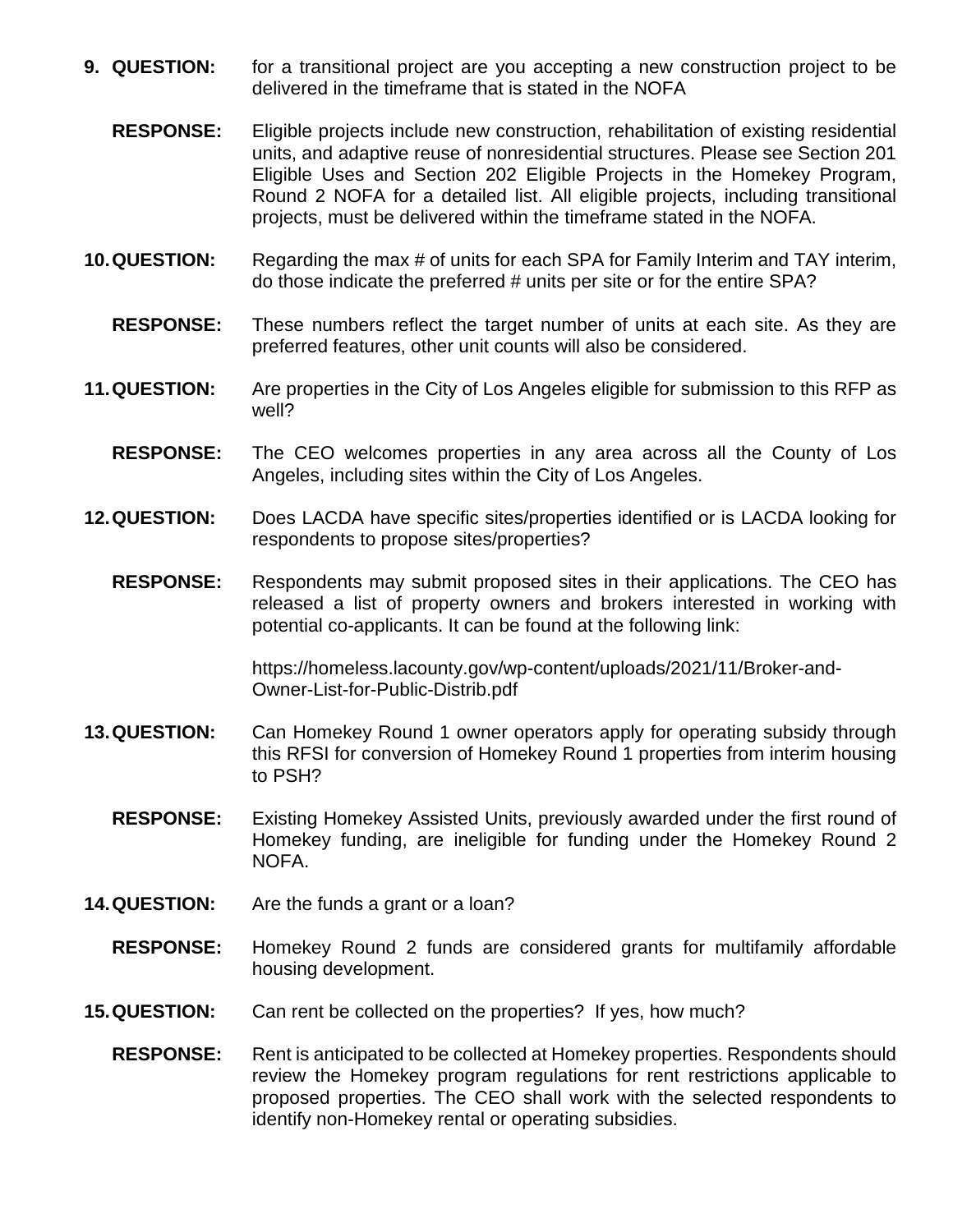- **16.QUESTION:** If we are a builder in need of a youth subpopulation partner (THP-NMD or THPP-like) for Homekey, is there anyone interested? We have a nearly shovelready project for northern LA County in Agua Dulce, but our max possible score according to the state would be 117 (need 120). Our CCL-discussed plan would qualify for THP-NMD if we had the MSW staff. According to HCD, we qualify for at least 24 doors buildable in the first timeframe with another 30 ready for the 2022-2023 NOFA timeframe. So we need to get an ops partner to help us make our application competitive. Can you help us find that partner?
	- **RESPONSE:** The CEO welcomes responses from qualified entities and will work with selected co-applicants to develop competitive Homekey applications.
- **17.QUESTION:** Must all applicants for Project Homekey Round 2 have direct housing development experience or shelter/transitional housing operation experience?
	- **RESPONSE:** Selected applicants must meet the minimum experience requirements outlined in Attachment II FINAL of the RFSI to be eligible for consideration.
- **18.QUESTION:** Can an applicant with experience providing supportive services partner with an organization with direct housing development experience or shelter/transitional housing operation experience to submit an application?
	- **RESPONSE:** The CEO welcomes responses from qualified entities. Housing development teams may include external service providers.
- **19.QUESTION:** Is this program a grant or a financing program?
	- **RESPONSE:** Homekey Round 2 funds are considered grants for multifamily affordable housing development.
- **20.QUESTION:** What would the covenant conditions be?
	- **RESPONSE:** All Interim Housing, Transitional Housing, and Congregate Shelter Projects must be encumbered with a 15-year affordability covenant; all permanent supportive housing projects must be encumbered with a 55-year affordability covenant.
- **21.QUESTION:** Are they going to be rehab funds attached the to acquisition or do agencies have to fundraise for themselves?
	- **RESPONSE:** Homekey funds may be expended for rehabilitation and acquisition as stated in section 201 in the Homekey Round 2 NOFA. The County may have additional funds available to support rehabilitation of the acquired properties.
- **22.QUESTION:** 3.3Aic asks for a development plan that supports site acquisition and funds expenditure by the Homekey deadlines; 3.3C requests a description of the proposed implementation plan with a timeline reflective of Homekey deadlines for acquisition and construction. Should these be the same document or is there something specific (and different) that is being required for each?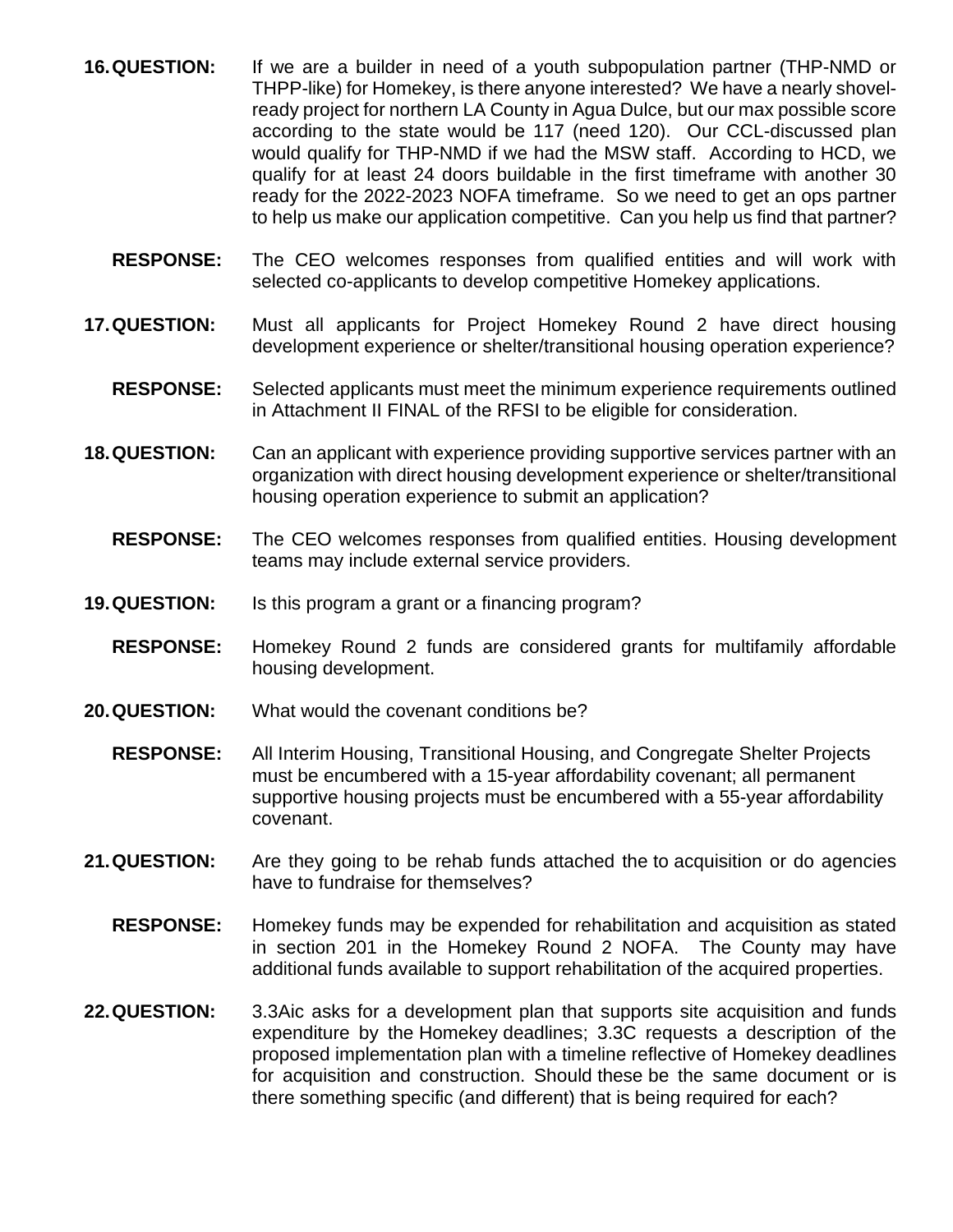- **RESPONSE:** Section 3.3Aic of the RFSI asks for evidence of strong organizational and financial capacity to develop the project. Otherwise, the same information is requested in 3.3C and the same document may be referenced to meet this requirement.
- **23.QUESTION:** When will awarded funds be made available? At acquisition or perhaps before?
	- **RESPONSE:** Capital funds will be disbursed after the Standard Agreement has been fully executed and approved by HCD unless the Standard Agreement specifies conditions precedent to disbursement. To avoid any expenditure delays, funds may be issued directly to an escrow company that has been approved by HCD if the full award is to be used toward acquisition. Bonus operating awards may be reimbursed after awardees show proof of meeting the expedited full occupancy timeline with a rent roll (if applicable).
- **24.QUESTION:** Can a respondent use the experience of a team member to demonstrate development experience?
	- **RESPONSE:** Experience from a staff member does not satisfy the requisite experience. The co-applicant is the organization and experience must be demonstrated by the organization's prior experience. The development, ownership, or operation experience requirements may be achieved with any of the organization's prior affordable housing experience.
- **25.QUESTION:** We're interested in applying for \$30k-\$60k operating funding to purchase common area and in-unit furniture for Permanent Supportive Housing. Can the operating funding/subsidy be provided as a loan that is paid back at later date? Can funding be provided as a lump sum?
	- **RESPONSE:** All Homekey funds are grants. Please see Section 206 of the Homekey Round 2 NOFA to understand the prerequisites for receiving operating funds and qualifying expenses.
- **26.QUESTION:** Do projects applying for operating funding/subsidy have to be constructed using prevailing wage?
	- **RESPONSE:** Applicant's contemplated use of Homekey funds is subject to California's prevailing wage law. Please see Section 506 of the Homekey Round 2 NOFA for more information.
- **27.QUESTION:** Does the County intend to purchase the properties identified in the applicants RFSI and then transfer ownership to the applicant or does the County intend for the applicant to purchase the site with the awarded funds OR does the County intend for the applicant to purchase the site and then be reimbursed after awarded?
	- **RESPONSE:** The County intends to use the Homekey funds for acquisition costs. The County does not anticipate owning the selected Homekey properties. However, ownership of the property will be discussed in an early consultation with selected co-applicants. HCD capital funds will be disbursed after the Standard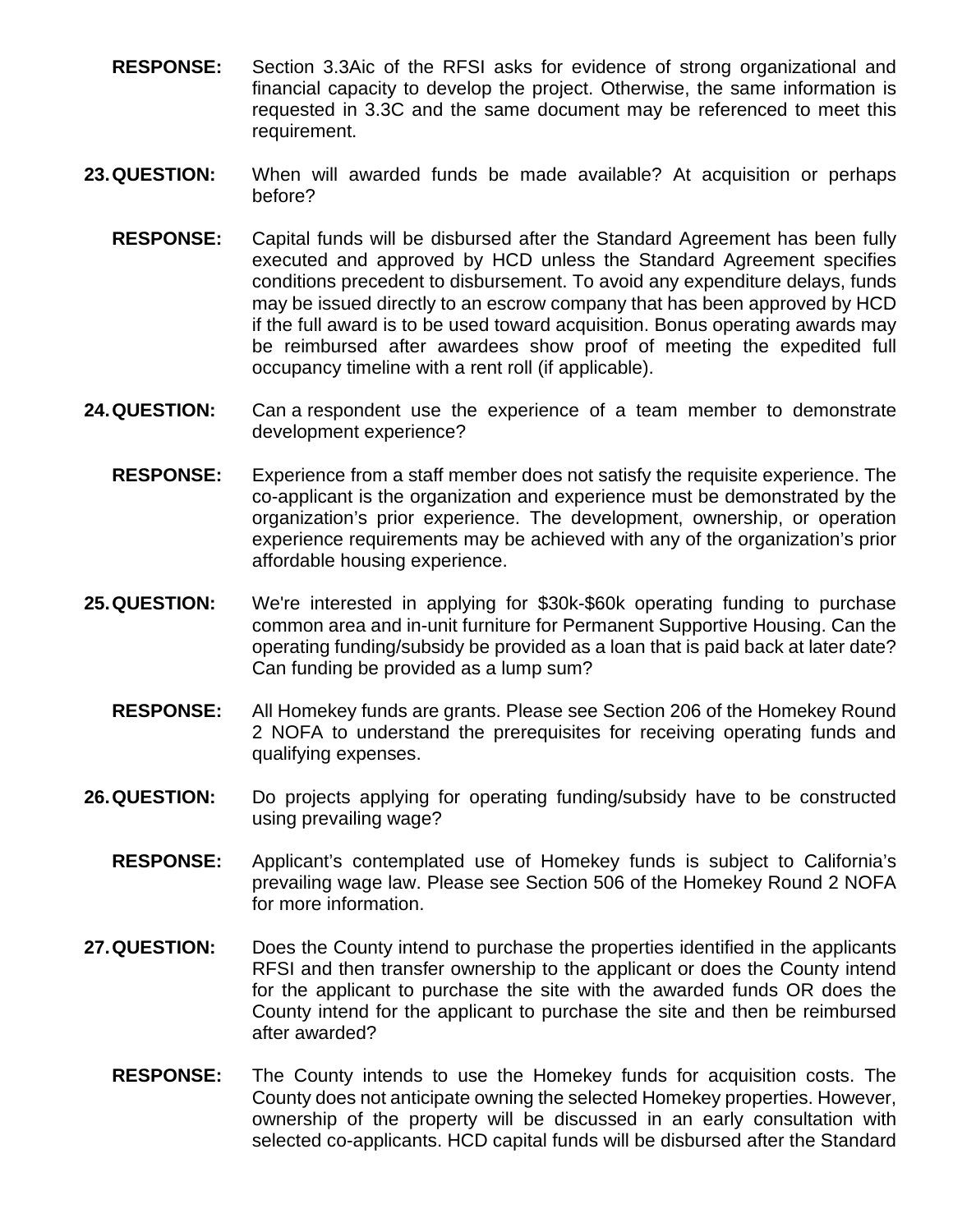Agreement has been fully executed and approved by HCD unless the Standard Agreement specifies conditions precedent to disbursement. To avoid any expenditure delays, funds may be issued directly to an escrow company that has been approved by HCD if the full award is towards acquisition.

- **28.QUESTION:** Once a site is acquired will the County use their sovereignty to support entitling the project?
	- **RESPONSE:** The County does not anticipate owning the Homekey properties. Properties are subject to local zoning and land use regulations.
- **29.QUESTION:** are congregate care facilities allowed for (a) Permanent Housing, and/or (b) At Risk Youth?
	- **RESPONSE:** Interim Housing, Transitional Housing, and Congregate shelters are considered temporary shelters, not permanent housing. Homeless Youth and Youth at Risk of Homelessness projects may be Interim Housing, Transitional Housing, Congregate Shelters or Permanent Supportive Housing projects.
- **30.QUESTION:** If a building undergoing rehab will be delivered by the Seller completed at the time of sale (so no additional rehab or development left to be done), does a developer with the required experience need to be part of the team?
	- **RESPONSE:** As described in Attachment II of the RFSI, the respondent needs to demonstrate experience for a project similar in scope and size. If the proposal does not include rehabilitation, then the experience of the co-applicant does not need to include rehabilitation as it is not a part of the scope of the proposal.
- **31.QUESTION:** For a hotel conversion, we anticipate that the 300 square feet per unit minimum will be difficult to achieve for all units. Can the 300 square foot minimum be an average, or will the County be able to waive this minimum size requirement for permanent housing? It appears that the minimum unit size requirement does not apply to interim housing or TAY units. Is this correct?
	- **RESPONSE:** As per the RFSI, the 300 square feet per unit minimum size is preferred for Permanent Supportive Housing units. However, other unit sizes will still be considered. It is also preferred that units in family Interim housing properties be suitably sized for families with two or more members, and it is preferred that TAY interim projects have open space (or the ability to create these spaces through renovation) and office space to adequately service the target population.
- **32.QUESTION:** Given the maximum price per door that the County has published is higher than the State's maximum contribution, will the County be providing the difference in the form of a match? If so, will this be a grant or long term residual receipts loan, or other form of contribution?
	- **RESPONSE:** The County expects to provide the capital match in the form of a grant to maximize the State's maximum Homekey contribution. The maximum price per door, as illustrated in the CEO's RFSI, best leverages the maximum HCD Homekey contribution as described in the HCD Homekey Round 2 NOFA.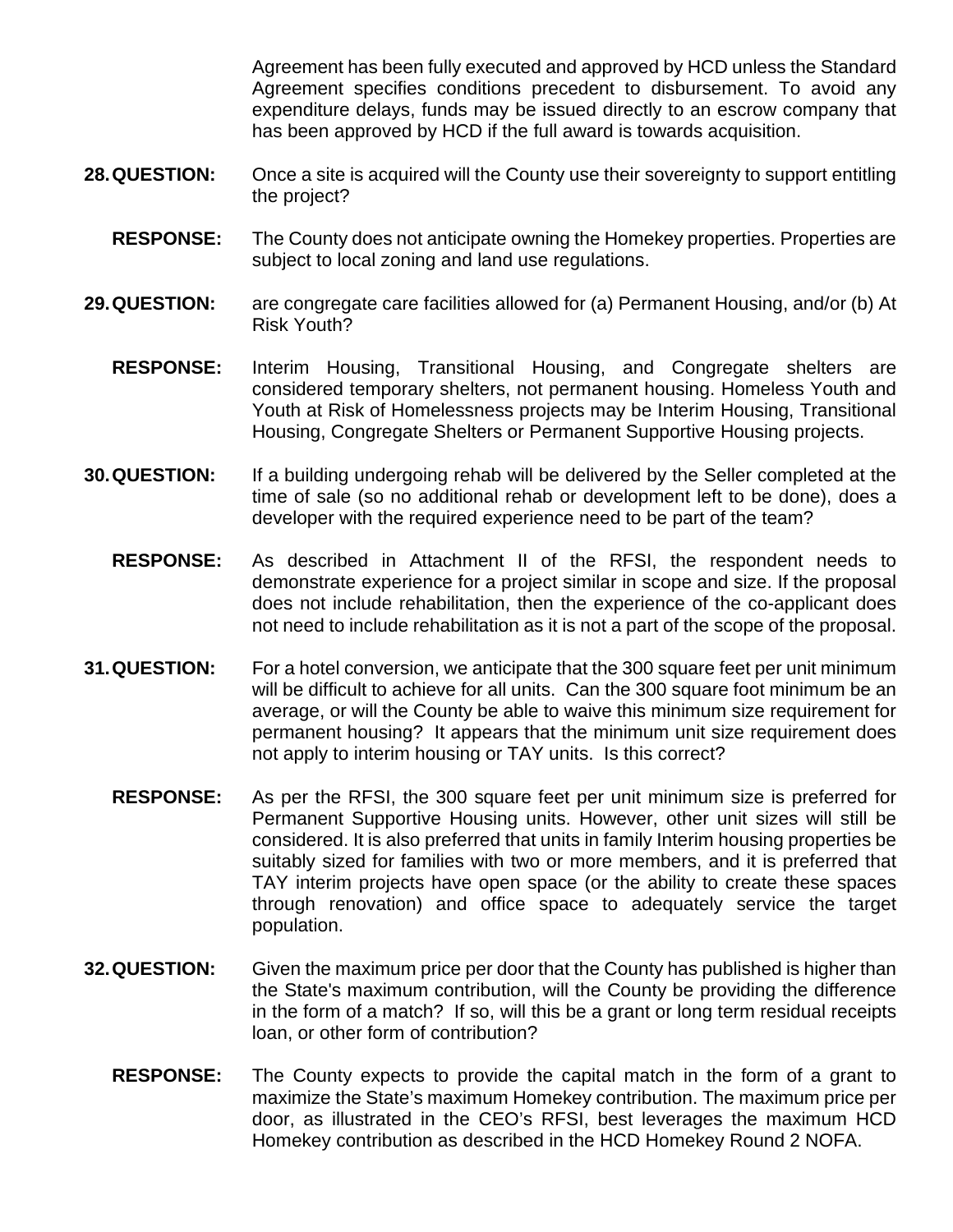- **33.QUESTION:** If a principal (owner, founder, Executive Director, etc) of a newer organization has the requisite experience, can that count toward the organization's experience?
	- **RESPONSE:** Experience from a staff member does not satisfy the requisite experience. The co-applicant is the organization and experience must be demonstrated by the organization's prior experience.
- **34.QUESTION:** Would the county support a mix of TAY and permanent housing (for younger adults who do not meet the age requirement of TAY) in one building?
	- **RESPONSE:** TAY projects may be either interim or permanent housing. The County will consider a project proposal with a mix of target populations, including TAY, Chronic Homelessness, or Homelessness.
- **35.QUESTION:** For what period of time after site purchase/acquisition is the deed restriction?
	- **RESPONSE:** Per HCD's Homekey Round 2 NOFA requirements, all Interim Housing, Transitional Housing, and Congregate Shelter Projects must be encumbered with a 15-year affordability covenant; all permanent supportive housing projects must be encumbered with a 55-year affordability covenant. The deed restriction begins when the project is placed-in-service.
- **36.QUESTION:** After the deed restriction expires, who owns the asset?
	- **RESPONSE:** After the deed restriction expires and drops off the title, ownership will stay with the entity that owns the property at that time, which will most likely be the coapplicant(s).
- **37.QUESTION:** Can Homekey funds be used to refinance debt incurred to pay for costs incurred prior to March 31, 2021 of an existing multifamily project for which site control is already attained?
	- **RESPONSE:** The County is open to discussing any project that meets or exceeds the Homekey eligibility requirements. Refinancing debt on a Homekey project may be discussed with HCD during a pre-application meeting with a selected coapplicant. Please see section 201. Eligible Uses in HCD's Homekey Round 2 NOFA.
- **38.QUESTION:** For an acquisition, is any rehab required or can it just be an acquisition?
	- **RESPONSE:** If rehabilitation is not applicable at a project site, it is not a required. Acquisition only capital costs are allowable. Please see Section 201. Program Deadlines in HCD's Homekey Round 2 NOFA.
- **39.QUESTION:** Section 201 states that an eligible use can be "the purchase of affordability covenants and restrictions for units". Does the purchase of affordability covenants have to be an affordability covenant required per a non-Homekey financing source? Suppose it does, assuming we are able to acquire non-Homekey soft financing that comes with affordability requirements but a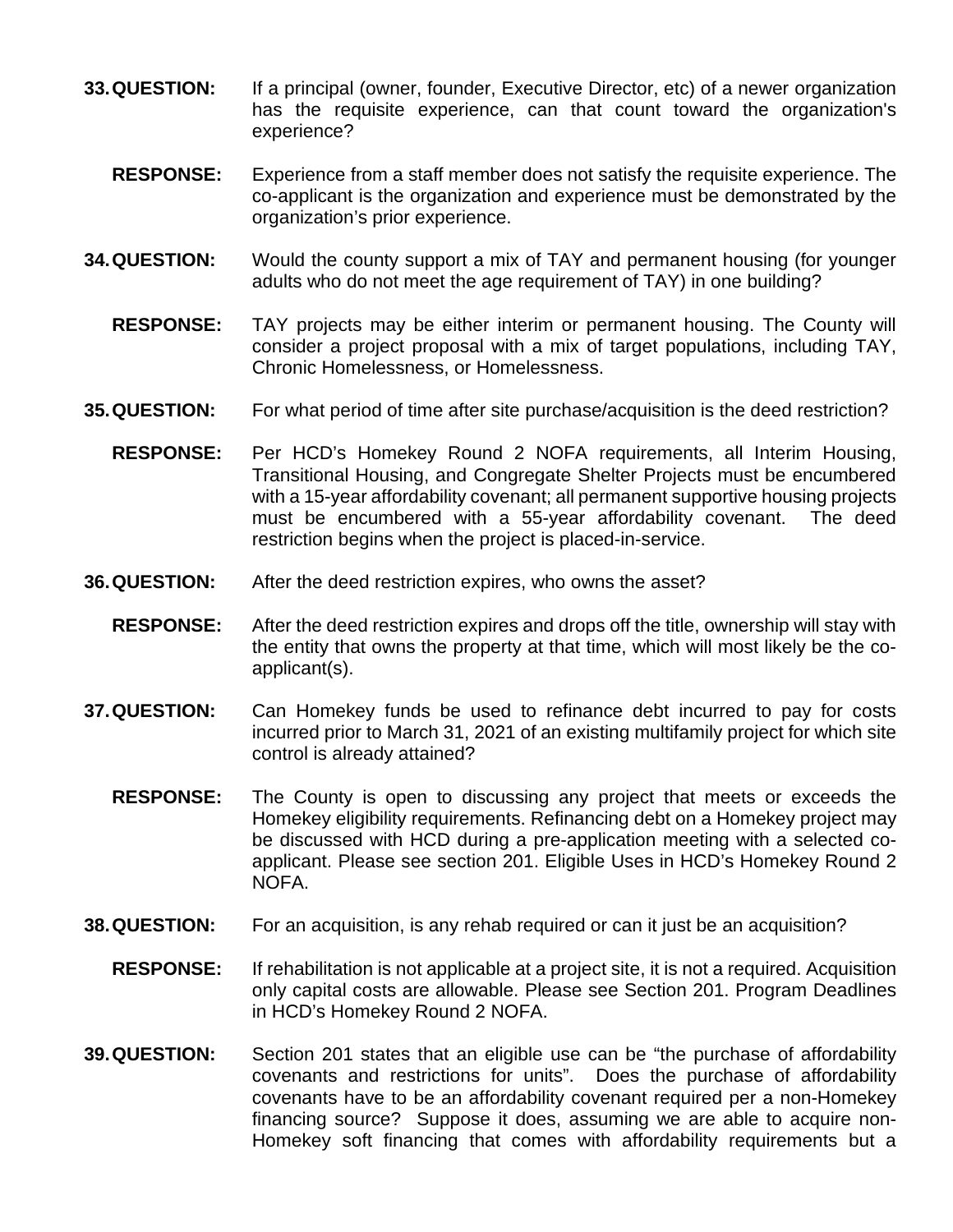paydown of existing debt would be necessary due to the lower income levels, would this be considered an eligible use of Homekey funds?

- **RESPONSE:** While the purchase of affordability covenants and restrictions for units is among the eligible uses of Homekey funds, it is not one of the project types that the RFSI indicates that the County supports. Please review pages one and two of the RFSI for the types of projects the County supports.
- **40.QUESTION: Attachment I, Page 1**  are sites in the city of LA eligible to be considered by LA County? The preferred features of potential permanent supportive housing properties implies that a site in all service planning areas regardless of city.
	- **RESPONSE:** Please see response to Question 11.
- **41.QUESTION: Attachment I, Page 2 –** Will LA County require the use of a CASp consultant? If so, is sign off from the CASp consultant at project completion acceptable, or will LA County have additional CASp reviews related to accessibility?
	- **RESPONSE:** The County requires the use of CASp consultant under most circumstances. The County will engage in a dialogue with selected co-applicant(s) to assess whether additional CASp reviews are needed.
- **42.QUESTION: Attachment I, Page 2 –** Are the Homekey funds treated as a soft loan from HCD or LA County to the project? If so, what are the proposed terms of the loan? Or, are the Homekey funds treated as a grant to the project?
	- **RESPONSE:** Please see response to Question 14.
- **43.QUESTION: Attachment I, Page 2 –** How long are the operating subsidies if the project is for single adults? This section on page 2 is titled " Operating Subsidies for Permanent Supportive Housing", but the first bullet point only mentions Family Interim Housing and not PSH
	- **RESPONSE:** The County is seeking to commit non-Homekey operating funding to permanent supportive housing projects (including for single adults) for four or more years, which will enable the County to draw down HCD's Homekey operating subsidy for three years.

More broadly, HCD's Homekey Round 2 NOFA indicates that both Permanent Supportive Housing and Interim Housing projects must submit funding commitments or other reasonable assurance to cover operations and service costs with specific funding sources for the proposed project for 5 years and submit a budget to cover operations and services costs through year 15 from the recordation of the use restriction. Please see Section 206. Operating Subsidies and Match, Section 301. Permanent Housing Requirements, and Section 302. Interim Housing Requirements in HCD's Homekey Round 2 NOFA.

**44.QUESTION: Attachment II, Section 3.3.A. and 3.3.C. –** The stated purpose of the RFSI is "to identify qualified nonprofit or for-profit entities to apply jointly with the County of Los Angeles for the Homekey Round 2 program. Respondents to this RFSI